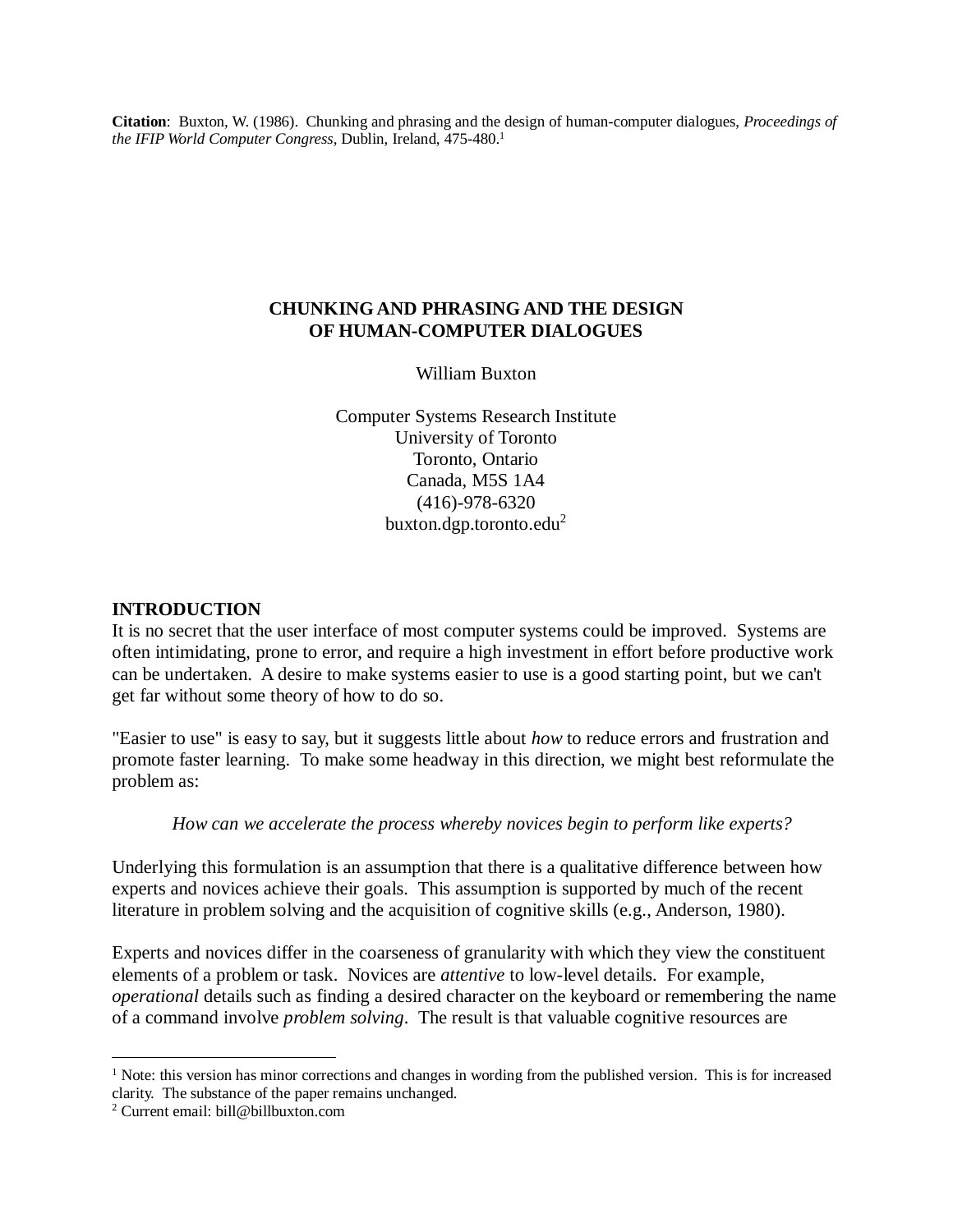diverted from the central problem at hand.

With experts, these low-level details can be performed *automatically*. Hence, the size of the chunks of the problem to which they are attentive are much larger. The *skills* which permit these tasks to be performed automatically, however, must be highly learned, usually through repetition (Newell & Rosenbloom, 1980). The acquisition of skills, therefore, can be characterized by developing an ability to perform ever-larger chunks of a problem automatically.

We can now return to our reformulation of the problem at hand, "How can we accelerate the process whereby novices begin to perform like experts?". Our premise is that there should be as close a match as possible between the structure of how we think about problems and the language or representation which we use in solving them. In what follows we argue that this can be achieved by engineering the *pragmatics* of the human-computer dialogue (Buxton, 1983) to reinforce the chunking that we believe would underly the performance of an expert working in the domain. Another way of stating this is that the dialogue structure, especially the pragmatics, can be engineered so as to maximize *compatibility* (Fitts & Seeger, 1953; John, Rosenbloom & Newell, 1985) with the problem domain.

### **SYNTAX: TWO APPROACHES**

The design of the syntax has a major effect on the quality of the user interface of an interactive system. It affects learnability, the frequency and nature of user errors, the retention of skills (as with non-regular users) and the speed of task performance. A major problem for users is the cognitive load imposed by remembering the tokens of a command and their order (see, for example, Barnard, Hammond, Mortan, Long & Clark, 1981).

One approach that designers have taken to avoid such problems is to limit the number of arguments to a command. The user interface of the Macintosh computer, for example, limits operators to having only one explicit argument. This causes problems, however, for operations such as *move* which require both a direct and indirect object. To get around this, applications such as *MacWrite* (Apple, 1984) replace the single command *move* with two lower-level commands *cut* and *paste*. While the new primitives have a simpler syntax, the user's mental model must be restructured to map the concept move onto these two new primitives. Rather than simplifying the user interface, therefore, it is possible that the single-operand-per-verb strategy simply redistributes the cognitive loading.

An alternative design strategy exists. If *move*, for example, is the primitive that most closely corresponds to the user's model, then the design problem is to use it while minimizing the burden of remembering the arguments and their ordering. Proof-reader's symbols offer one approach to doing so. An example is shown in Figure 1.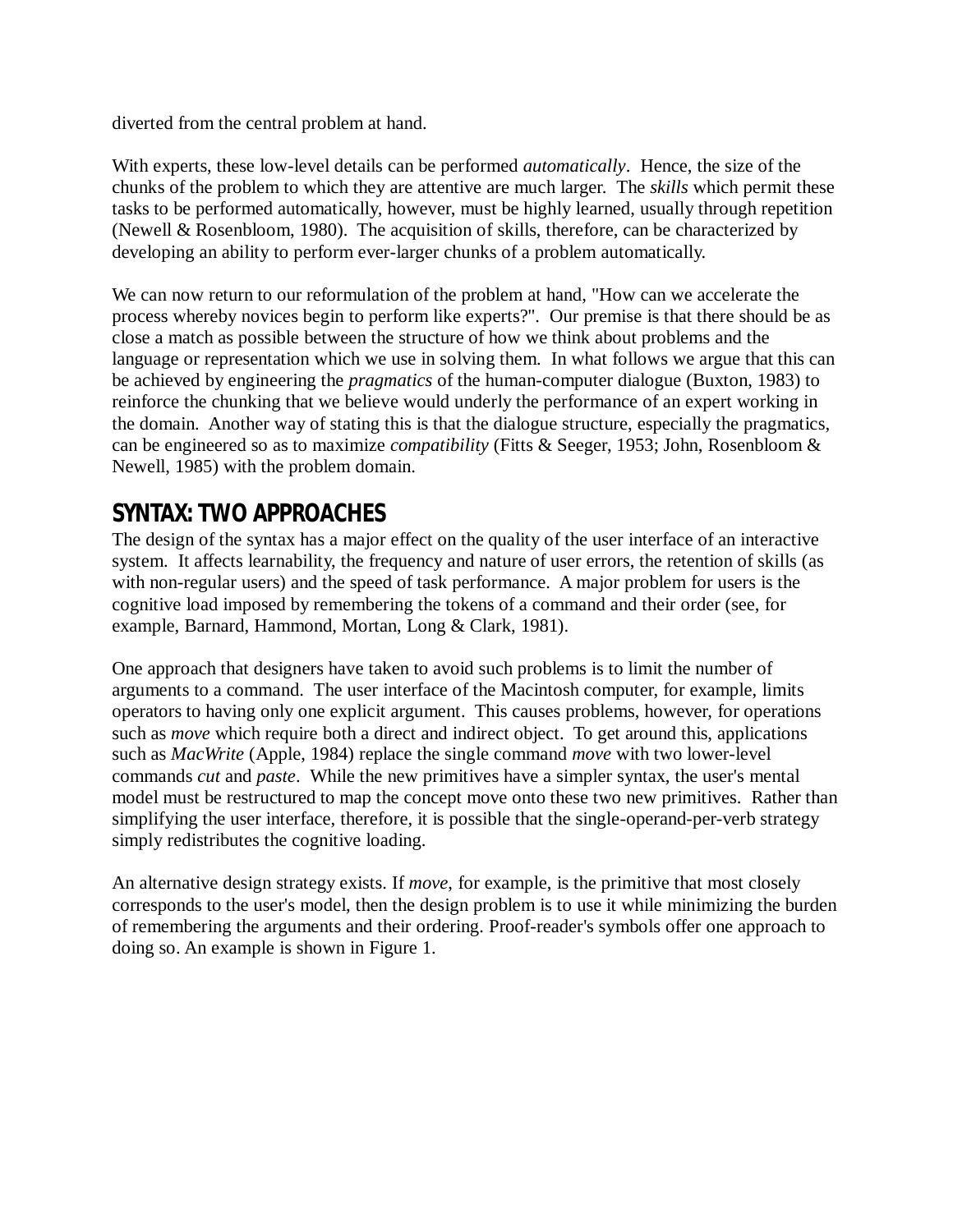Ideally, we want a one-to-one mapping between concepts and gestures. User interfaces should be designed with a clear objective of the mental model we are kruing to establish/Phrasing can reinforce) The chunks or structure of the model.

**Figure 1:** Proof-Reader's Symbol Specifying "Move."

Contrast the directness of this with the "cut-and-paste" strategy utilized by *MacWrite* (Apple, 1984).

There are at least three points worth noting about this example, especially in contrast with the "cut-and-paste" strategy for specifying the same operation:

- The entire transaction, verb, direct object, and indirect object are all specified in a single gesture;
- There will never be an error in syntax since the ordering is implicit in the gesture;
- The operation is specified using existing skills and does not require restructuring of existing mental models.

# **PHRASING AND GESTURE**

We can think about the components of the move command in the previous example as being woven together by a thread of continuity similar to that binds together a musical phrase. The "statement" is initiated in a state of neutrality, is articulated by a continuous gesture, and upon *closure*, returns to neutral state where another phrase can be introduced by either party. As in music, the phrase is characterized by tension (in this case muscular) and the neutral state delimiting the start and finish by relaxation.

One of our main arguments is that we can use tension and closure to develop a phrase structure to our human-computer dialogues which reinforces the chunking that we are trying to establish.

In the "body-language" of haptic input, kinesthetics and muscular tension are the raw materials of establishing a phrase structure. With the gesture comes heightened arousal and performance (Yerkes & Dodson, 1908), and in the periods of relaxation, a clear indication that it is alright to be interrupted or move on to the next step.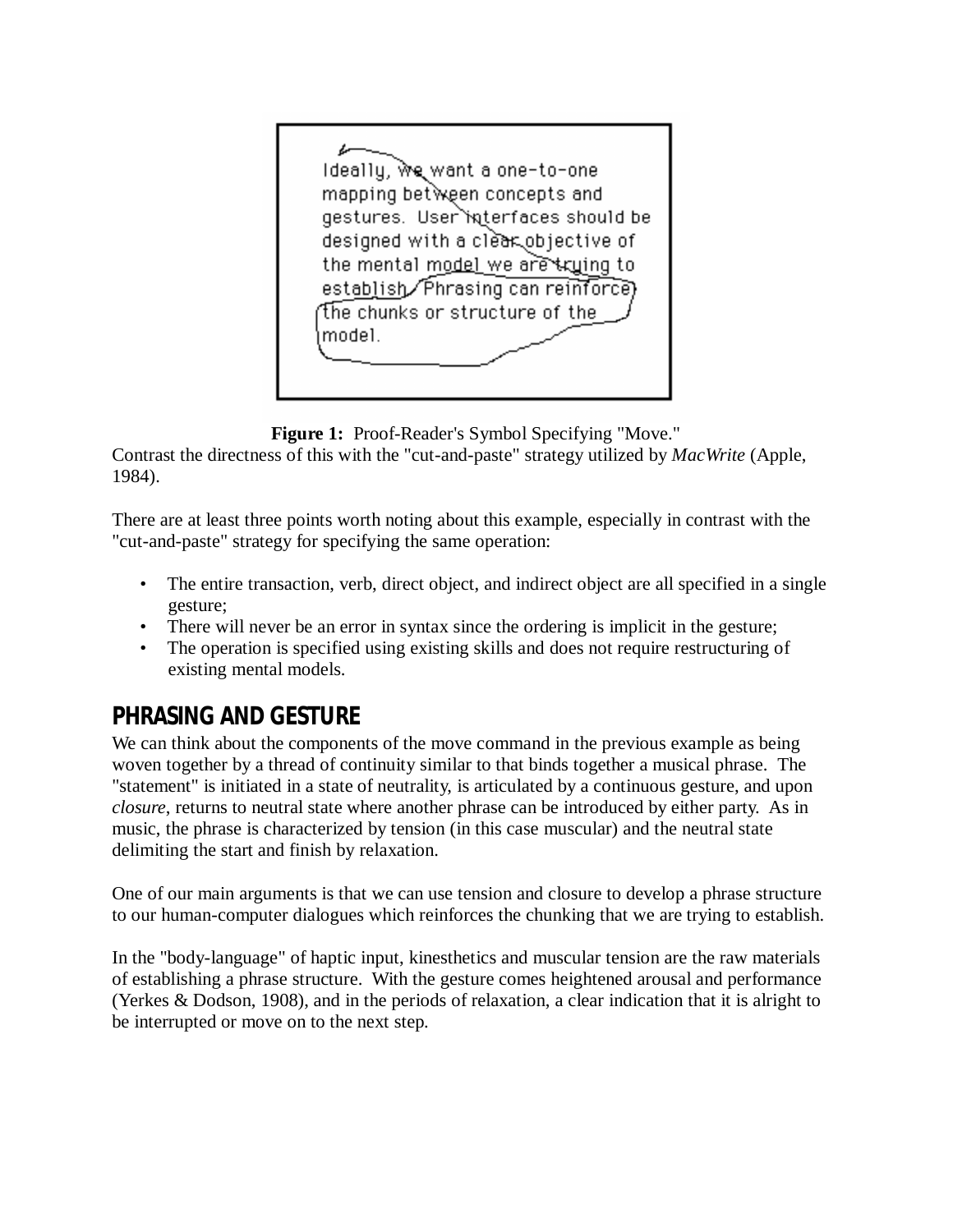

**Figure 2:** Yerkes-Dodson law relating performance to arousal (From Kantowitz & Sorkin, 1983, p. 606)

### **COMPOUND TASKS**

Problems that we saw previously in the syntax of a single command also appear at another level of the human-computer dialogue. In actual applications, many of the transactions which we perform consist of *compound tasks*. Selecting an electrical component and positioning it in a circuit board layout would be an example of a *selection/positioning* task (Buxton, 1982). Similarly, identifying a word by finding it in a document and then selecting it would be an example of a *navigation/selection* task (Buxton & Myers, 1986). In many such cases, we would argue that the user models the compound task as a single entity. In such cases, having to address the sub-tasks independently may result in an additional burden comparable to using *cut* and *paste* instead of *move*. Furthermore, we claim that the use of phrasing through kinesthetic gesture can be used to overcome this problem.

Pop-up menus provide a good example to illustrate our point. In general, one would consider that making a selection from a pop-up menu as being a single task. However, on closer examination, it is seen to consist of three sub-tasks:

- *Invoke the menu*: by depressing the mouse button;
- *Navigate to selection*: by moving mouse while button is depressed;
- *Make selection and return*: release mouse button.

In this case, the "glue" that ties the three sub-tasks together is the tension of holding the mouse button down throughout the transaction. By designing the dialogue in this way, errors of syntax and mode errors are virtually impossible to make since the concluding action (articulated by the mouse button being released) is the unique and natural consequence to the initial action (depressing the mouse button). Furthermore, the tension of the finger holding down the button gives constant feedback that we are in a temporary state, or *mode*. (There is a slight irony to this, since it is precisely in so-called "modeless" interfaces that pop-up menus are most commonly found.)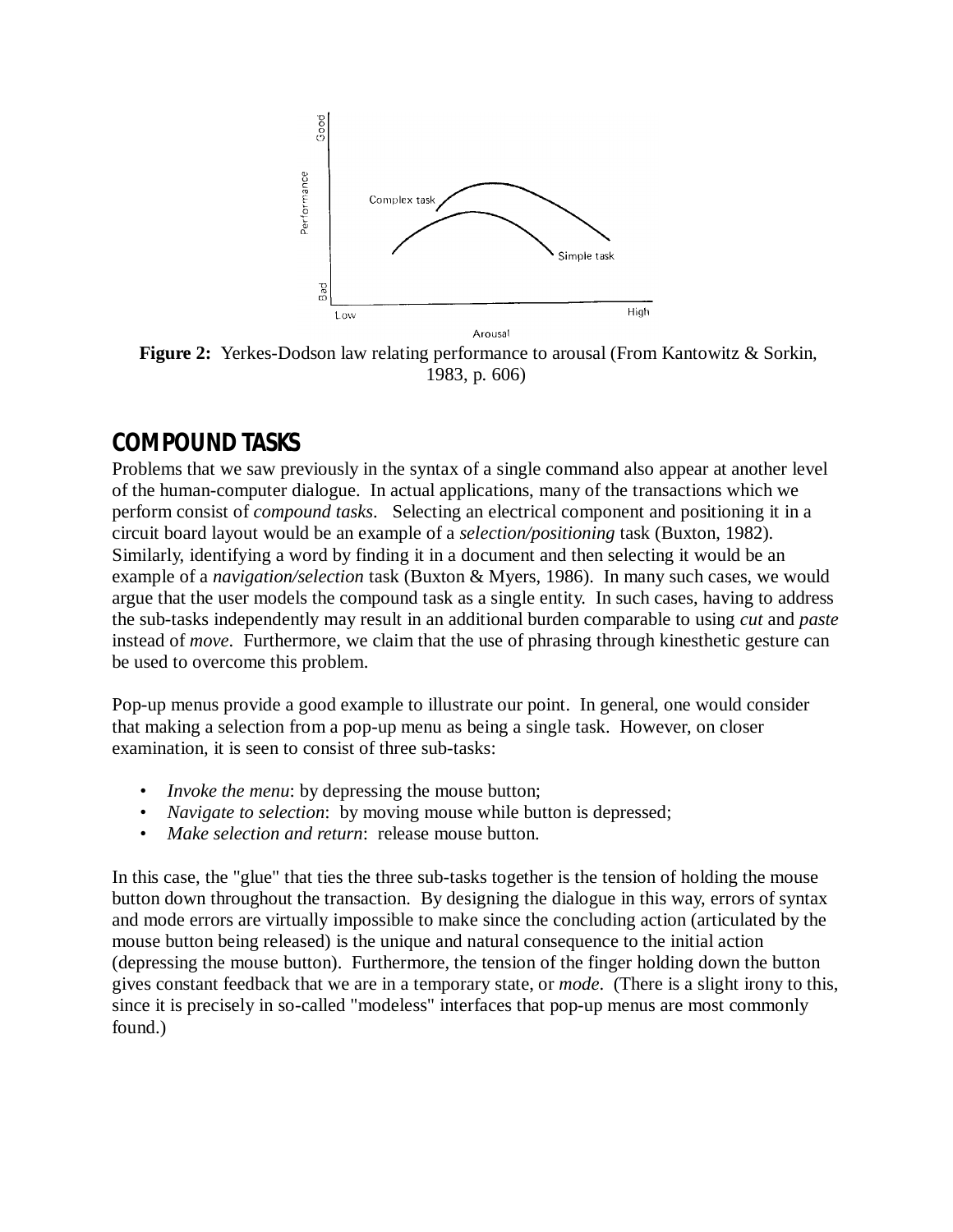# **PHRASING AND COGNITIVE SKILLS**

In their 1983 study, Card, Moran and Newell discussed how experts collapsed low-level text editing tasks into cognitive "subroutines" that they termed "routine cognitive skills". Anderson (1982) describes the acquisition of such skills as being based upon the compilation and proceduralization of knowledge about the underlying sub-tasks. We believe that phrasing can be used to organize these sub-tasks to accelerate this process.

# **PRAGMATICS AND THE COMPONENTS OF INPUT**

If Card, Moran and Newell's routine cognitive skills are compilations of lower-level primitives, one could try to determine the basic building blocks. One possible answer comes from Foley, Wallace and Chan (1984). They tried to characterize human input to computer systems from the user's perspective. In so doing, they came up with six basic primitives:

- **Select**: Indicate an item in 1, 2, or 3D;
- **Position**: Place an item in 1, 2, or 3D;
- **Orient**: Rotate an item in 1, 2, or 3D;
- **Path**: Specify a path, such as in inking in a paint program;
- **Quantify**: Specify a numerical value;
- **Text**: Enter text, as in word processing

On closer examination, however, we see that these primitives are not necessarily all at the same level. Let us use the *position* primitive as an example.

If we use a mouse or a tablet, positioning an object in 2D can be viewed as a single task. However, the moment that we change transducers and use a QWERTY keyboard, specifying the same coordinates involves two primitives, namely *quantify X* and *quantify Y*.



**Figure 3.** Position as an Aggregate of 2 Quantify Tasks

We see from this example that even Foley, Wallace and Chan's six primitives have a deep structure. Whether the sub-tasks are consciously perceived, however, is very much influenced by the gesture (and capturing transducer) used. When appropriate, a single gesture (pointing) can be used to articulate a single concept (position).

We can build further upon the previous example. Let us look at a simple system for transcribing common music notation (Buxton, Sniderman, Reeves, Patel & Baecker, 1979). Notes are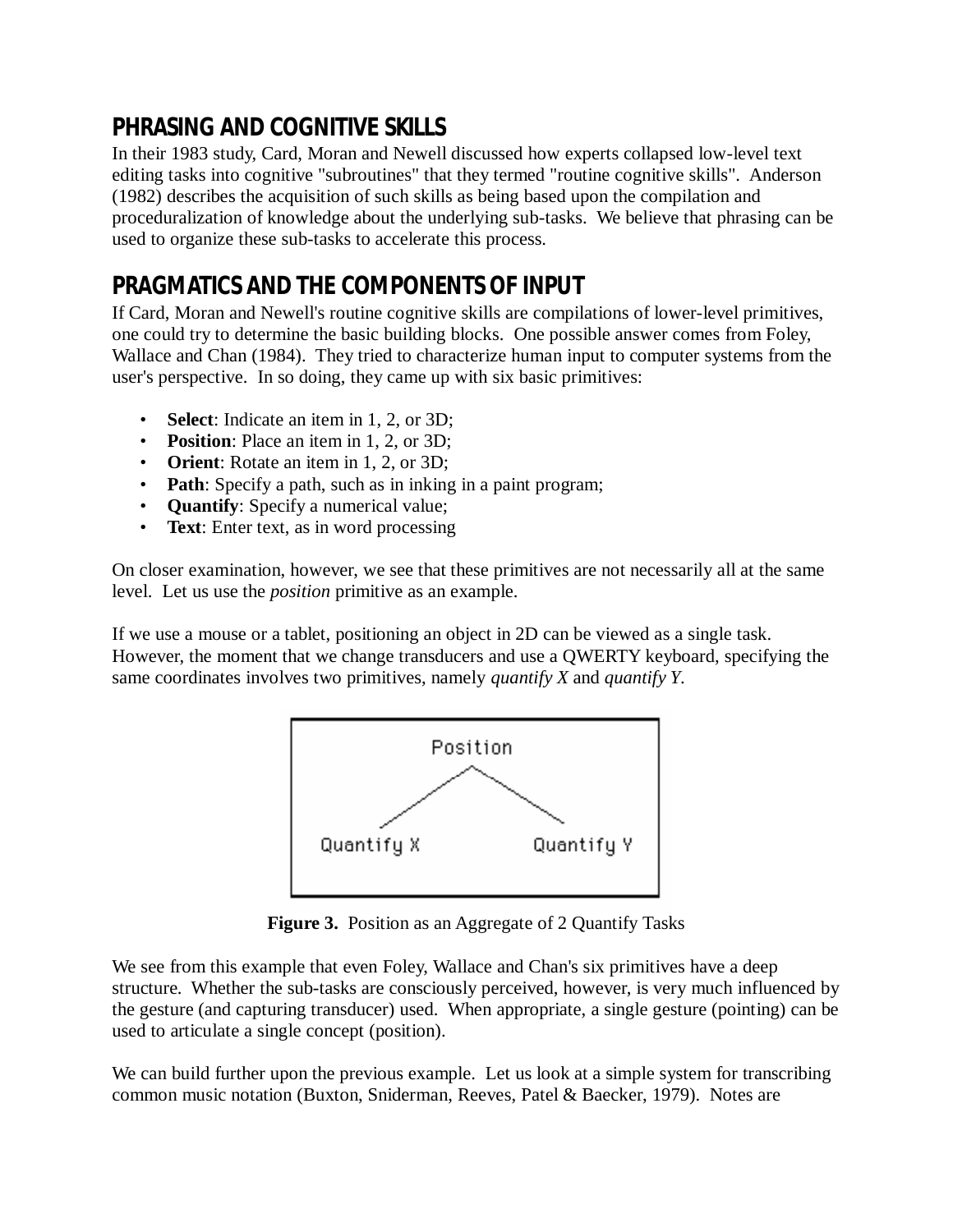entered using a simple short-hand notation. Using a stylus and digitizing tablet, the user points at where a note is to appear and enters one of the shorthand symbols shown in Figure 4.







**Figure 5.** Entering a 16th Note Using a Single Gesture.

Using this system to enter a 16th note is shown in Figure 5.

The underlying structure of adding notes using this technique is shown in Figure 6. We see that adding a note, like positioning, is actually made up of a number of sub-tasks. However, when implemented as described, these sub-tasks all collapse into the single primitive *add note*.



**Figure 6.** Task Hierarchy in Add Note Task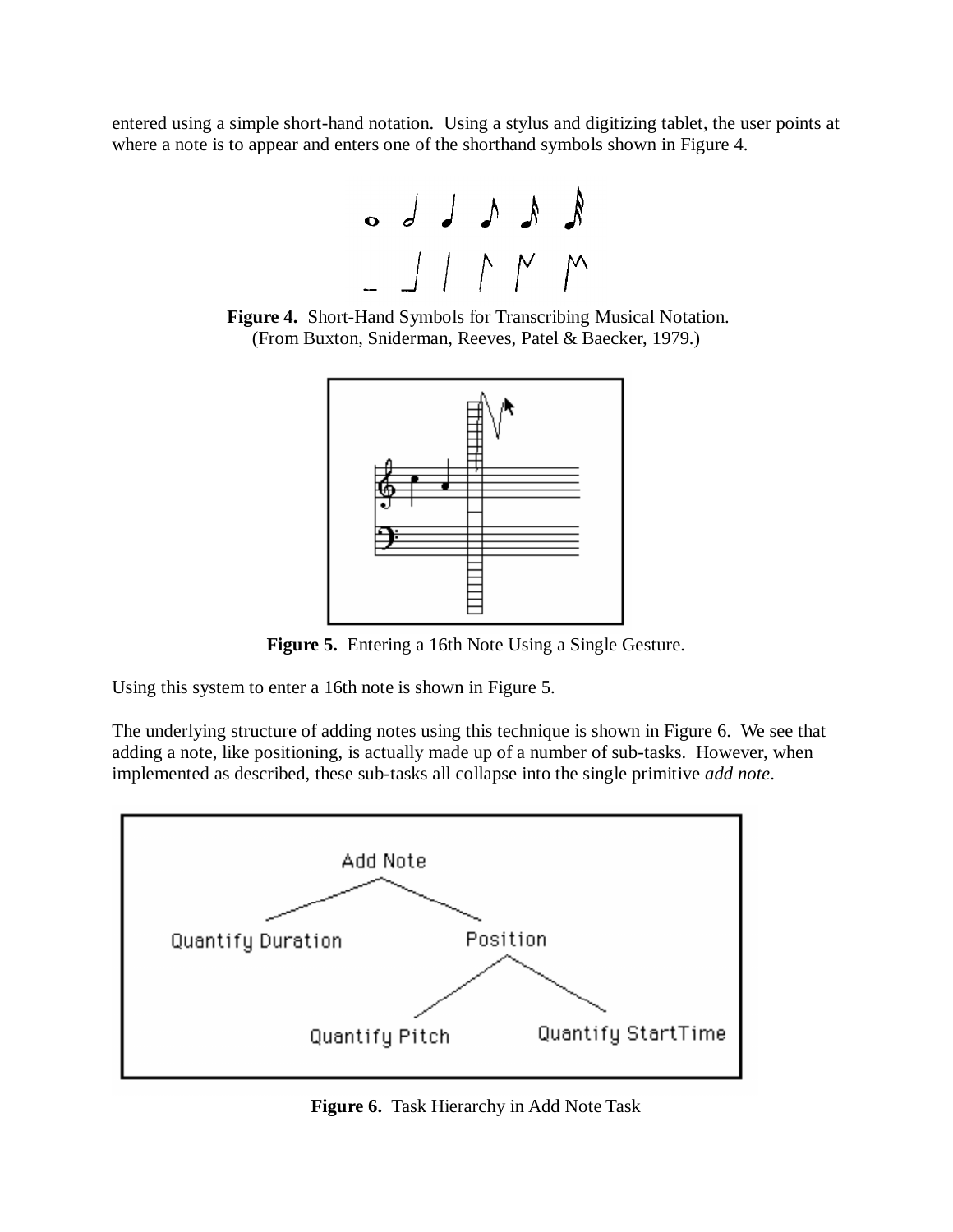# **GRAMMARS, PRAGMATICS AND COMPLEXITY**

If the sub-tasks of a higher-level concept like "Add Note" can collapse into a single gesture, is there any model that helps predict the savings? One approach, based on recent studies, attempts to obtain a measure of the difficulty of a user interface by analyzing its underlying grammar. This work was pioneered by Reisner (1981), and further developed by Green & Payne (1984) and Green, Payne, Gilmore and Mepham (1984).

In her original work, Reisner developed a set of heuristics which she used to analyze the grammar of the interaction language of a particular system. From this analysis she would derive a value which gave a measure of the system's learnability and proneness to error. The heuristics that she used were based upon:

- Number of productions
- Number of terminals
- Length of productions

We can apply such an analysis to the grammar of our Add Note primitive, shown below (nonterminals start with upper case, terminals start with lower case):

AddNote := quantifyDuration PositionPitchTime PositionPitchTime :=quantifyPitch quantifyStartTime

We can apply an approximation of Reisner's heuristics on this grammar in which we assume that the weight of each production and each terminal is 1 unit. Since we have two productions and three terminals, the total weight is therefore 5.

However, if we use the character recognition technique described above, we would argue (from experience) that the *real* weight of the entire transaction is closer to the weight contributed by a single terminal, namely weight 1. Our explanation for this is that the user need not be attentive to any of the operational details of the component sub-tasks. The complete concept can be expressed in a single fluid compatible gesture.

## **GESTURE AND PRAGMATICS**

The notion of physical gesture is central to virtually all of the examples discussed. In each case, the key to using a particular gesture is having the appropriate transducer. Conversely, the main limiting factor, restricting the range of available gestures in our repertoire is the sorry state of current practice in input. The lack of pressure sensitive devices (such as mouse buttons to control line thickness), foot controls, and two-handed input are just a few obvious examples.

To this point all of our examples have involved sequential bindings. However, as changing gears with a manual transmission illustrates, the binding among related tasks can be in parallel and across limbs. This is demonstrated in a recent study by Buxton & Myers (1986).